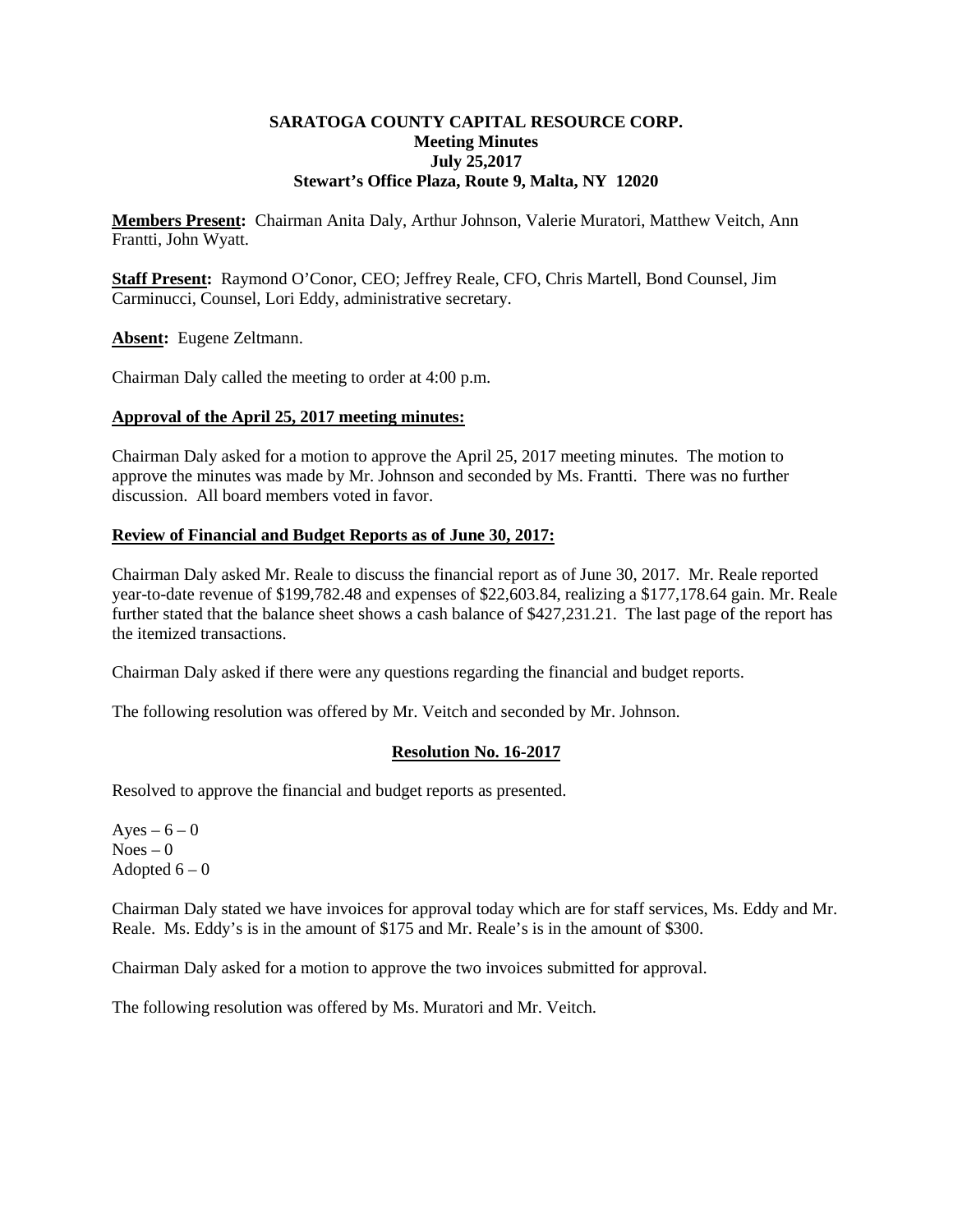Resolved to approve the invoices as presented.

Ayes –  $6 - 0$  $Noes - 0$ Adopted  $6 - 0$ 

#### **Marketing – Website proposal:**

Chairman Daly stated the next agenda item is the Marketing website proposal. Mr. O'Conor stated at the April meeting, we had gotten a proposal through the Prosperity Partnership from a firm in Albany to do the website. He thought it came in high in the amount of \$10,000. It included training and maintenance. Mr. O'Conor did a little shopping around and ran this by Shelby Schneider who has been coordinating this through Saratoga Prosperity Partnership. Web Instinct, a Saratoga County firm, put together a proposal for us that came in at \$3,500. This included everything that the firm in Albany was going to do. The ongoing maintenance fee for hosting is \$25 per month. They both know the gentleman who runs this firm and feel comfortable and confident in his ability to put together the website and maintain it. Mr. O'Conor passed around a copy of the proposal. Mr. O'Conor stated also at the last meeting we had approved, he thinks, \$2,500 for the development of a brochure and logo. He passed around the proposal for these services for everyone to look over. He is seeing this today for the first time himself. He will take some time to look this over and make sure it covers everything we want to say about our agency and what it does. Mr. O'Conor asked for input on these items as well. Ms. Muratori asked which firm was doing this. Mr. O'Conor stated he didn't know. Ms. Schneider provided the name of the firm but he could not remember it. Chairman Daly stated she would be honest with the Board, she was really disappointed with the Prosperity Partnership because she had not, since our last meeting, gotten a proof or any sort of feedback at all on any of our marketing materials. She sent out an email today to the Prosperity Partnership staff and expressed her concern and displeasure at the fact that it has been three months since our last meeting and we hadn't received anything. It is the same thing with the website. She has a person that has been talking to her with interest to do this work and she did not get back to them because she wanted to see where we were. She would like to take the information we have and talk to the person that expressed an interest and she would like the board members to have an opportunity to look this over. We could probably get an electronic copy and share it with the Board. Mr. O'Conor stated he could provide that.

# **Project Updates:**

Chairman Daly asked Mr. Martell to discuss project updates. Mr. Martell stated all of the documents are ready, but does not have a closing date. Apparently, the developer needs to identify a 1031 exchange which essentially allows the developer to take in a profit on this sale and invest it in a similar property without any tax consequences. So, we are in a holding pattern. He thinks we are looking at a September closing. Ms. Muratori questioned if this was just a refinance? Mr. Martel stated that no, any time you have a low-income housing project, the projects needs to be updated to comply with HUD regulations. A significant amount of work being done to upgrade this facility.

Mr. O'Conor stated he has not heard anything on Trinity Health Partners. Mr. Carminucci stated he has not heard anything either. Mr. Martel stated we don't have the documents though yet. Mr. Carminucci stated he thinks that the last communication we had we notified them of what the fee would be.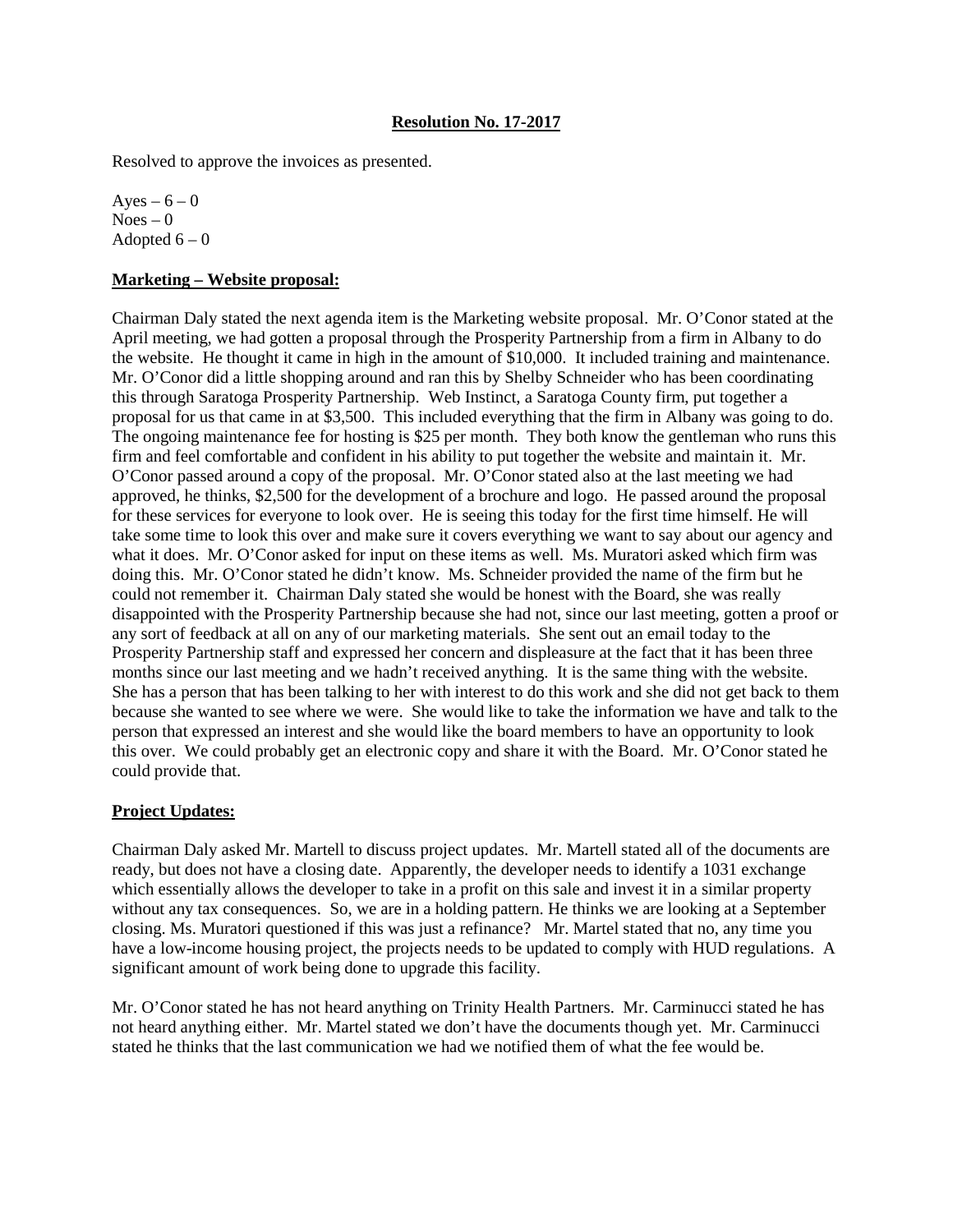Chairman Daly stated she has an update on the Aquatic Center. We are going to hear presentations on this topic, possibly in October. Mr. Johnson stated they have made some significant progress in raising money, but they are still going to look to us for financing part of that.

Mr. O'Conor stated there are a couple of other prospects. Glens Falls Hospital plans to build a facility in the Town of Moreau. The timeframe on that is probably 2017. Mr. O'Conor sent them an email yesterday saying we would be happy to come up to have a talk with them about participating and acting as a conduit for financing if they plan to borrow for that project.

Mr. O'Conor stated he got two mysterious phone calls. You probably read in the papers or saw on the news that there are three affordable workforce housing projects proposed in an around Saratoga Springs. He received a call from an attorney in New York City who said that he represents one of these entities. He did not disclose who he was or on whose behalf he was inquiring. We talked about what we do and the fee structure. One of those entities that is building workforce housing may approach us.

Chairman Daly stated under other matters. We do have money in the budget for attending conferences. The New York State Association of Counties is holding its fall conference in September in Syracuse. If anyone is interested in going, there is a discussion about a roundtable event talking about municipal boards, such as this, and the IDA, discussing best practices. There is also a Women's Leadership roundtable. If anyone is interested in attending, let her know and she can forward the conference materials.

Chairman Daly asked if there were any further discussions. Mr. O'Conor stated he will forward information to everyone regarding the agenda for the Governance and Finance Committee meetings. Chairman Daly stated we will be doing our budget at the October meeting as well. Mr. O'Conor stated that if there is anything unusual or anything that is not customarily in our prior budgets that anyone thinks he should be aware of, please email him.

Ms. Muratori asked if there was ever a question on how much cash balance should be carried for the Capital Resource Corporation. Mr. O'Conor stated some entities get criticized for having too large of a surplus. He has never seen that with an agency like ours. Mr. Johnson stated there are so many limitations on what you can use your money for. Mr. O'Conor stated he thought if we found ourselves consistently sitting on substantially greater sums than what we would anticipate needing, we might want to give some thought to repatriating funds back to the organizations who gave it to us since they are notfor-profit organizations. Ms. Muratori stated she thinks that one of the organizations that can benefit from the funds are a limited group of smaller not-for-profits. It would be nice to establish a small funding stream for capital improvements for those not-for-profits that are working with small budgets. Mr. Veitch questioned if it could be used as a revolving loan fund. Mr. O'Conor stated yes, but that should be done with caution as delinquencies and collection efforts may be significant. Mr. Martel stated any project that you can finance, you can certainly assist on your own as well. If a group came in from out of Town and they wanted to locate somewhere in Saratoga County and they had to do any kind of infrastructure improvements, you can chip in. He thinks what most organizations do is find projects that are creating employment. He put together a memo and send it to the entire board on proper uses. Mr. Carminucci stated you were primarily set up to assist not-for-profits, your mission goes beyond that so you are not limited to not-for-profits extending your funds. Chairman Daly stated we really need grant money as opposed to lending it is what you are saying. Mr. O'Conor and the board agreed. Chairman Daly stated that last year the educational seminar that the County Mental Health Department put on served as an educational forum for licensed social workers who work with just about every not-for-profit. We helped sponsor that. She is sure they are probably doing it again this year. We need some sort of criteria from which to establish. Mr. Reale stated maybe it needs to be a budget line item for next year. Chairman Daly stated she thinks it could be. Ms. Muratori stated it seems like if you are historically